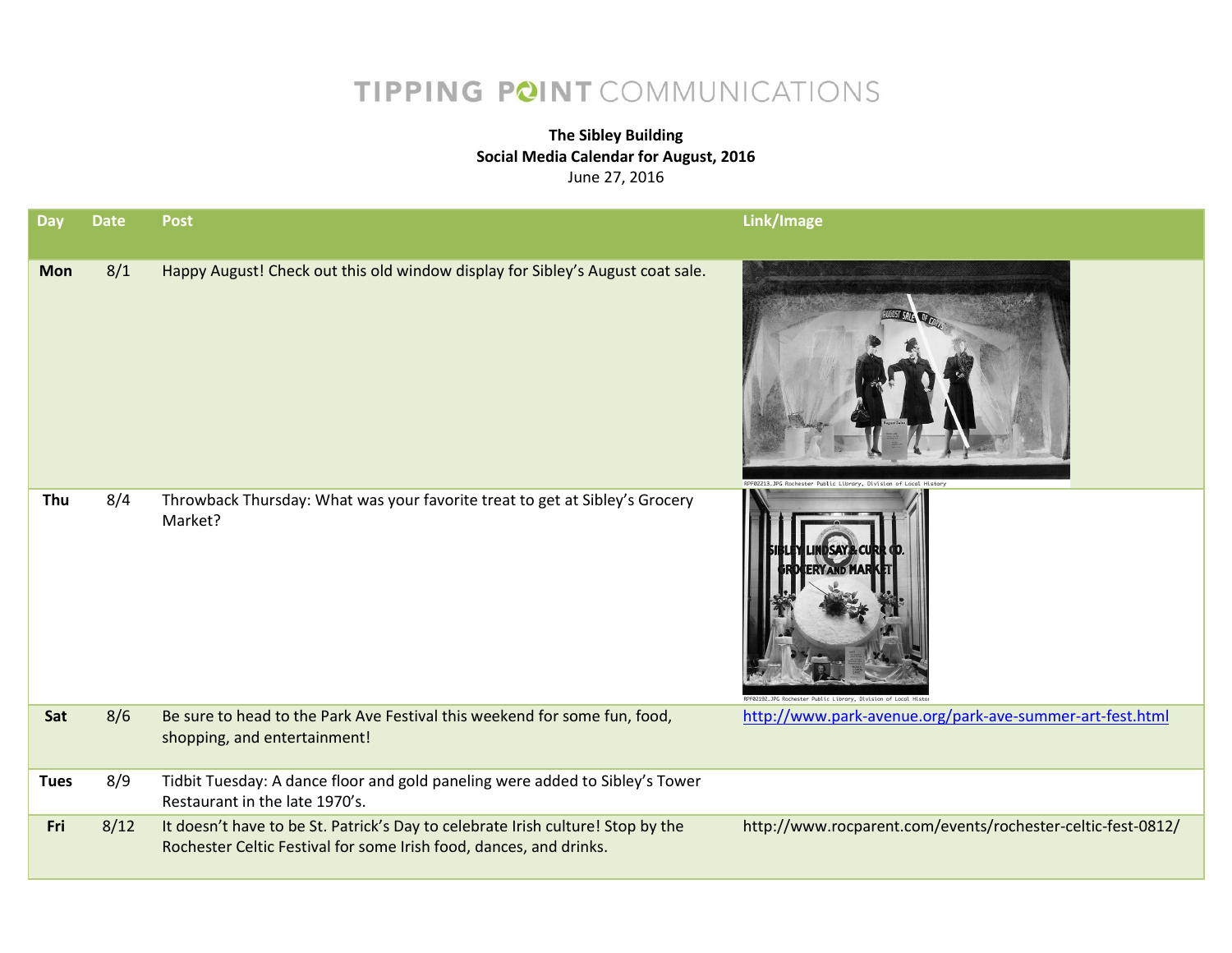| <b>Day</b> | <b>Date</b> | <b>Post</b>                                                                                                                              | Link/Image                                                                                                             |
|------------|-------------|------------------------------------------------------------------------------------------------------------------------------------------|------------------------------------------------------------------------------------------------------------------------|
| Mon        | 8/15        | "An iconic part of Rochester's past. Now the center of its future." Take a look at<br>how WinnDevelopment is transforming Sibley Square! | http://thesibleybuilding.com/<br><use by="" generated="" image="" link=""></use>                                       |
| Thu        | 8/18        | Throwback Thursday: Heading to a wedding soon? Check out this wedding<br>fashion as seen in a Sibley's window display in 1940. #tbt      |                                                                                                                        |
| Mon        | 8/22        | This Sibley's mural can still be seen from the back of Sibley Square today!                                                              | <b>1500 W 200</b><br>http://www.rochestersubway.com/topics/2013/11/deep-inside-<br>rochesters-big-old-sibley-building/ |
| Thu        | 8/25        | Throwback Thursday: Sibley's back to college display. Good luck to all college<br>students going back to school soon! #tbt               |                                                                                                                        |